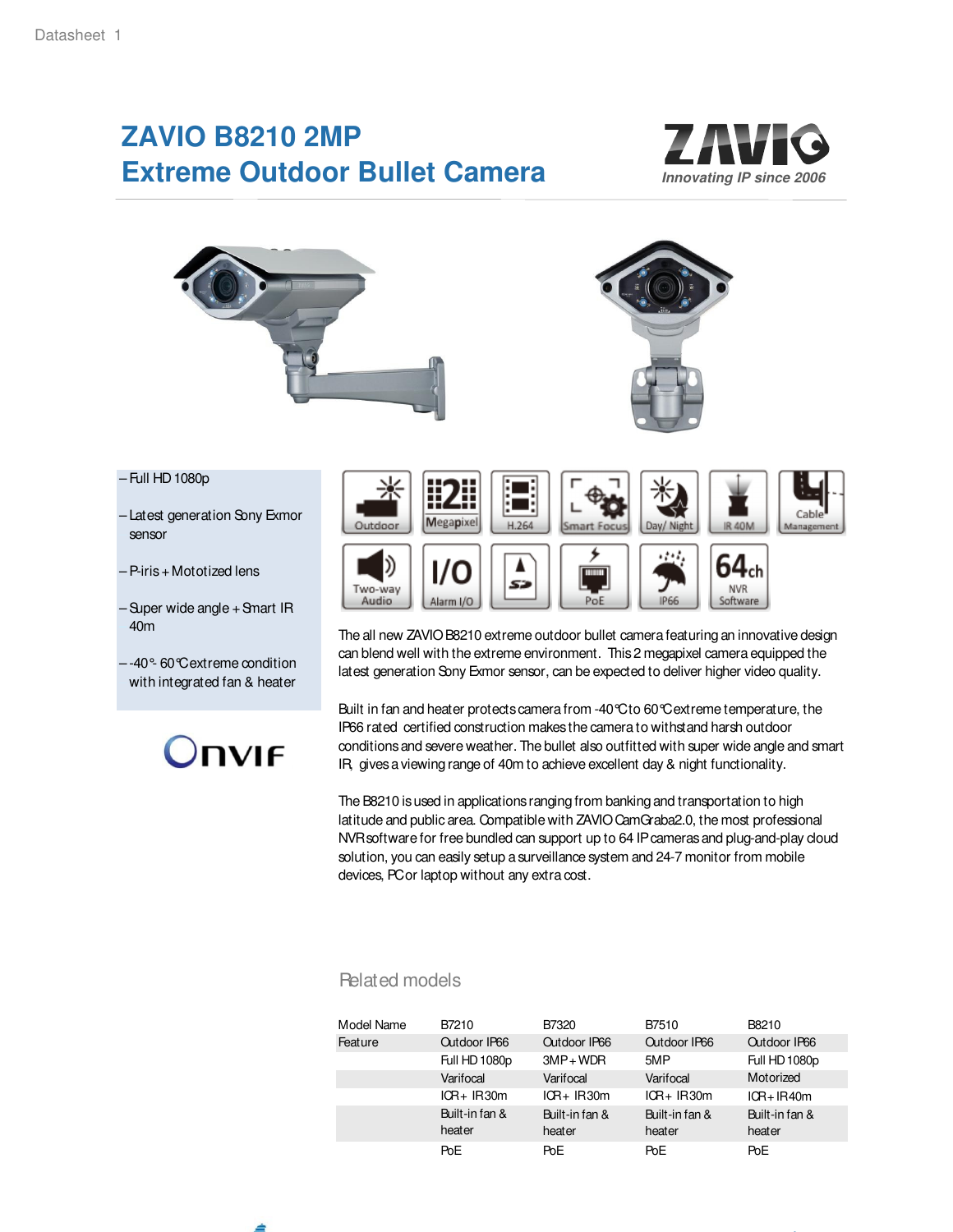## **Features**

- . 2 megapixel progressive scan CMOS sensor
- . H.264 and Motion JPEG compression
- . 30 fps at 1920 x 1080
- . Day & night functionality with automatic . removable IR-cut filter
- . 6 high performance IR LEDs and up to 40m distance
- . 3 9mm, F1.3, motorized, P-iris lens
- . Smart focus system for remote focal & focus . control
- . Analog video output through RCA connector
- . Built-in SD card slot
- . Built-in fan & heater, enabling camera in severe environment (-40 - 60°C)
- . Power over Ethernet (IEEE 802.3af/at)
- . RTC with built-in battery
- . Tampering detection
- . 2 x alarm input, 2 x alarm output
- . Two-way audio, line in and line out
- . IP66 rated weatherproof housing
- . SSL v3 advanced HTTPS encryption
- . Supports Samba network storage
- . Multi-lingual user interface
- . ONVIF 2.2 and Profile Scompliant
- . Free 64 channels ZAVIO CamGraba 2.0 NVR . software
- . Supports True Plug and Play Cloud Solution

## **ZAVIO IP Surveillance Solutions Application**

. Free Plug & Play Cloud Solution

You can watch Live Video on your computer or the mobile app on your iOS' Android device. Setup is as easy as 1-2-3, and it's completely free! Step 1. Now, go to sat.qlync.com

Step 2. Create your account Step 3. Add cameras to your account Please go to zavio.com for a list of Cloud Solution support camera models



. Free 64ch NVR Software . 4ch/8ch Standalone NVR The most professional NVR software you can get for free!



#### . NVR Partners

ZAVIO IP Cameras are supported by a wide range of 3rd party NVR software and devices.

Please go to zavio.com for a list of our partners.

The easiest way to view, record and playback up to 8 Full HD cameras all in real-time.



. ONVIF

ONVIF 2.2 & Profile S compliant









1. Banking 2. Transportation 3. Public Area